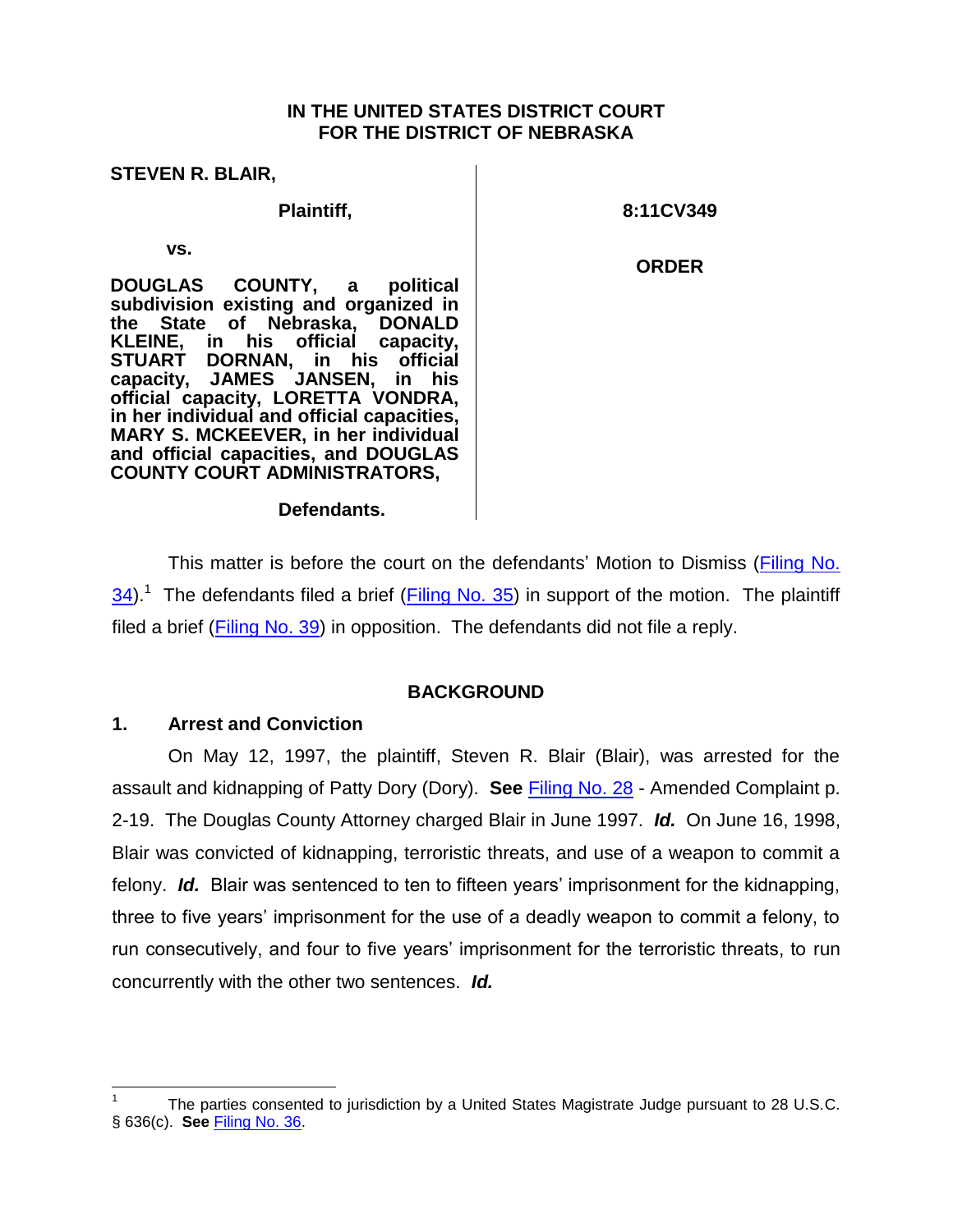### **2. State Court Post-Conviction Proceedings**

On April 27, 1998, Blair filed a motion for a new trial. *Id.* The Nebraska Court of Appeals affirmed Blair's conviction and sentence on March 31, 1999. *Id.* Subsequently, Blair filed an amended motion to set aside his convictions and sentences. *Id.* On August 11, 2003, the Douglas County District Court "set aside the judgment of conviction and Blair's sentencing, and the court ordered a new trial." *Id.* The Douglas County District Court concluded Blair "sustained his burden of proof as to his allegation that he was rendered ineffective assistance of counsel." *Id.* The State attempted to appeal the postconviction judgment, but, in a decision on November 15, 2005, the Nebraska Court of Appeals dismissed the State's appeal for lack of jurisdiction. *Id.*; *State v. Blair*, 707 N.W.2d 8, 9 (Neb. Ct. App. 2005).

## **3. First Federal Lawsuit<sup>2</sup>**

 $\overline{a}$ 

On April 3, 2001, Blair filed his first lawsuit in this court relating to his May 12, 1997, arrest. **See** Filing No. 1 - Complaint in Case No. 4:01CV3065. Blair sued several officers and alleged they violated his Fourth Amendment rights when the officers arrested Blair and searched his residence without probable cause. *Id.*

On June 26, 2001, United States Magistrate Judge Kathleen A. Jaudzemis (Judge Jaudzemis) conducted an initial review of Blair's complaint pursuant to 28 U.S.C. § 1915(e)(2), which requires a court to review *in forma pauperis* complaints to determine whether summary dismissal is appropriate. **See** Filing No. 5 - Order in Case No. 4:01CV3065. Judge Jaudzemis concluded the holding of *Heck v. Humphrey* barred Blair's claims. *Id.*; **see** *Heck v. Humphrey*, 512 U.S. 477 (1994). However, Judge Jaudzemis was uncertain whether Blair's state conviction was invalidated and gave Blair leave to file an amended complaint. *Id.* Blair filed an amended complaint on July 5, 2001. **See** Filing No. 6 - Amended Complaint in Case No. 4:01CV3065. Judge Jaudzemis reviewed the Amended Complaint and recommended Blair's Amended Complaint be dismissed because Blair had not shown he received a favorable outcome in postconviction proceedings as contemplated by *Heck*. **See** Filing No. 7 - Report and Recommendation in Case No. 4:01CV3065. On November 16, 2001, District Judge

<sup>2</sup> Blair filed several lawsuits in this court. However, two of the actions, Case Nos. 8:05CV31 and 8:07CV307, which were dismissed without prejudice, are unrelated to his current federal lawsuit and will not be discussed.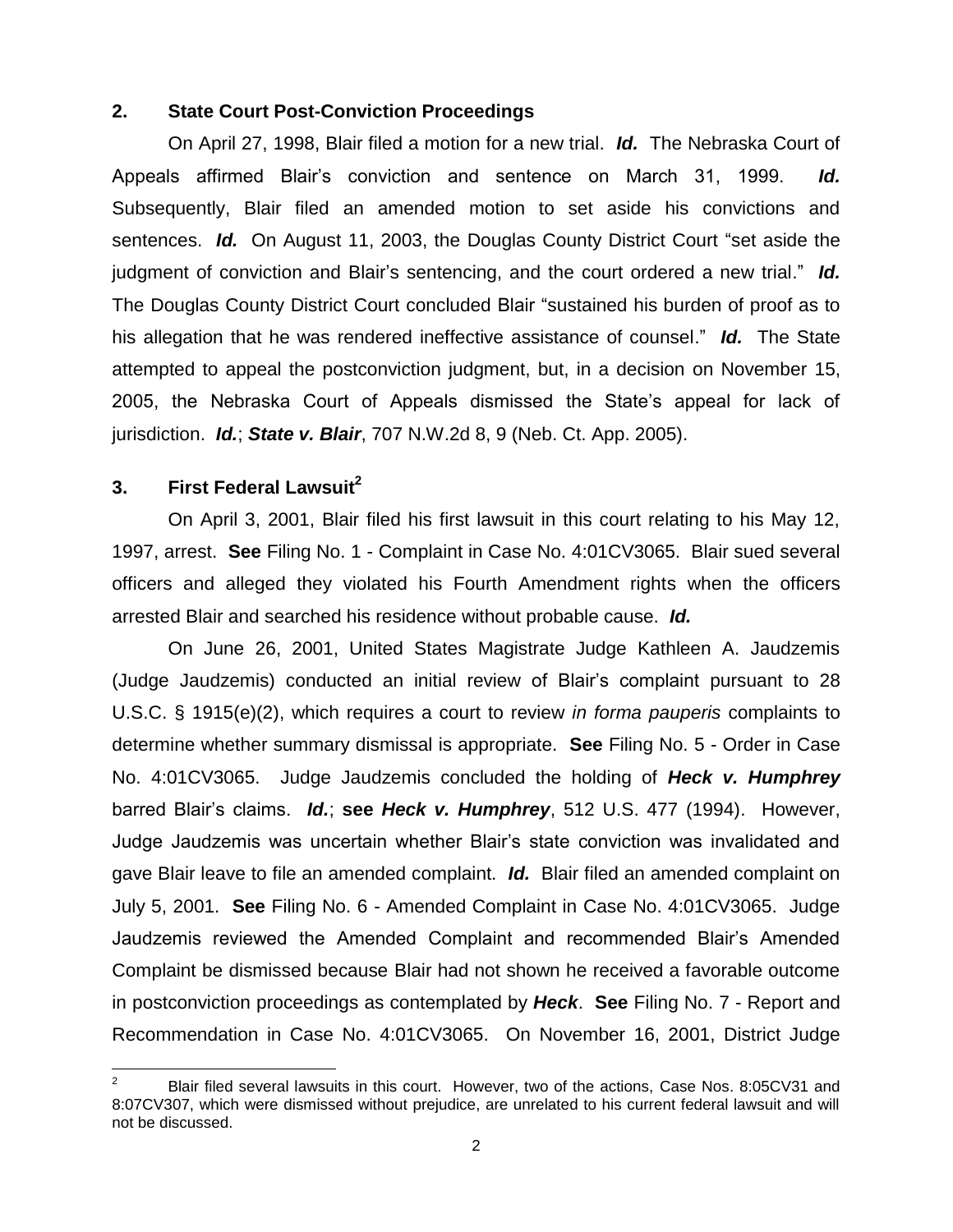Richard G. Kopf (Judge Kopf) adopted Judge Jaudzemis' Report and Recommendation and dismissed Blair's Amended Complaint. **See** Filing Nos. 10 - Memorandum and Order; 11 - Judgment in Case No. 4:01CV3065.

Blair filed a notice of appeal on December 11, 2001. **See** Filing No. 12 - Appeal in Case No. 4:01CV3065. On July 23, 2002, the Eighth Circuit United States Court of Appeals affirmed this court's dismissal of Blair's action. **See** Filing No. 24 - Eighth Circuit Judgment in Case No. 4:01CV3065.

## **4. Second Federal Lawsuit**

On June 25, 2004, Blair filed his second federal lawsuit in this court relating to his May 12, 1997, arrest. **See** [Filing No. 1](https://ecf.ned.uscourts.gov/doc1/11311032307) - Complaint in Case No. 4:04CV3229. Blair filed his complaint against the same police officers as in Blair's first federal lawsuit (Case No. 4:04CV3065) and added defendants and claims. *Id.* In addition to his Fourth Amendment claims, Blair alleged conspiracy, malicious prosecution, abuse of process, and false imprisonment. *Id.*

On July 26, 2006, Judge Kopf stayed Blair's second federal lawsuit. **See** [Filing](https://ecf.ned.uscourts.gov/doc1/1131336959)  [No. 57](https://ecf.ned.uscourts.gov/doc1/1131336959) - Memorandum and Order in Case No. 4:04CV3229. Judge Kopf noted:

> The parties acknowledge that the principles expressed in *Heck v. Humphrey*, 512 U.S. 477 (1994), barred the plaintiff from bringing this civil rights action before August 11, 2003, when he achieved a favorable outcome in his postconviction action. That is because until he prevailed on postconviction review, the plaintiff could not, through an action under § 1983, cast doubt on the validity of his confinement until his conviction had first been invalidated or overturned in a state proceeding or through a federal writ of habeas corpus. The decision in *Heck v. Humphrey* barred the plaintiff from litigating in a civil rights action his claims that the defendants had wrongfully procured his conviction.

*Id.* Judge Kopf further noted, even though the Douglas County District Court invalidated Blair's conviction, Blair's criminal case was pending, in that he had not yet been retried, thus Blair had not obtained a final favorable outcome in his criminal case. *Id.* On August 21, 2006, Judge Kopf dismissed without prejudice Blair's case and granted Blair leave to reopen the case "upon completion of the criminal proceedings in the state courts." **See** [Filing No. 59](https://ecf.ned.uscourts.gov/doc1/11311056040) - Memorandum and Order in Case No. 4:04CV3229.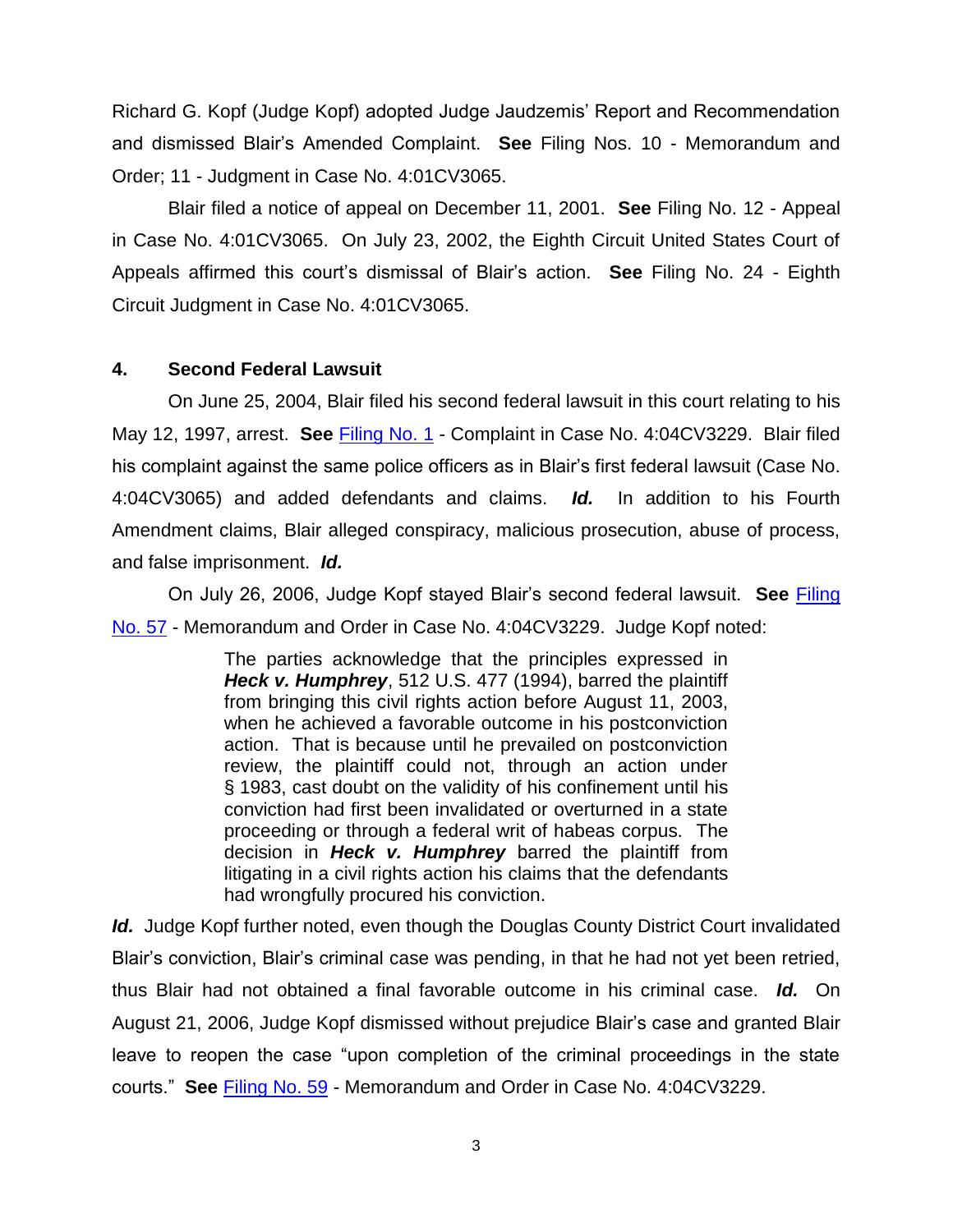### **5. Third Federal Lawsuit**

On August 3, 2007, Blair filed his third federal lawsuit in this court relating to his May 12, 1997, arrest. **See** [Filing No. 1](https://ecf.ned.uscourts.gov/doc1/11311279494) - Complaint in Case No. 8:07CV295. Blair filed his complaint against the same police officers as in Blair's first and second federal lawsuits (Case Nos. 4:04CV3065 and 4:04CV3229) and added defendants and claims. *Id.* On October 16, 2007, District Judge Joseph F. Bataillon (Judge Bataillon) noted Blair previously brought similar claims in this court against many of the same defendants. **See** [Filing No. 6](https://ecf.ned.uscourts.gov/doc1/11311321224) - Memorandum and Order in Case No. 8:07CV295. *Id.* Judge Bataillon ordered Blair "to explain how the circumstances have changed since the dismissal of the two previous lawsuits." *Id.*

On January 25, 2008, Blair filed a brief explaining his change in circumstances. **See** [Filing No. 14](https://ecf.ned.uscourts.gov/doc1/11311362983) - Brief in Case No. 8:07CV295. Blair explained he was unconditionally released from prison on December 14, 2005. *Id.* Further, Blair explained the Nebraska Court of Appeals, affirmed by the Nebraska Supreme Court, declared his postconviction proceedings were moot on November 1, 2007. *Id.* Lastly, Blair explained the Douglas County Attorney's Office dismissed criminal proceedings against Blair on January 15, 2008. *Id.* On July 1, 2008, Judge Bataillon concluded Blair's criminal proceedings were complete and allowed Blair to obtain service of process on the defendants. **See** [Filing No. 15](https://ecf.ned.uscourts.gov/doc1/11311482483) - Memorandum and Order in Case No. 8:07CV295.

Blair named Douglas County as one of the defendants in Blair's third federal lawsuit. **See** [Filing No. 16](https://ecf.ned.uscourts.gov/doc1/11311532689) - Amended Complaint in Case No. 8:07CV295. On November 21, 2008, Douglas County filed a Motion to Dismiss. **See** [Filing No. 89](https://ecf.ned.uscourts.gov/doc1/11311596675) - Motion in Case No. 8:07CV295. On April 15, 2009, Judge Bataillon dismissed the claims against Douglas County without prejudice because Blair did not sufficiently allege a claim against Douglas County. **See** [Filing No. 169](https://ecf.ned.uscourts.gov/doc1/11311715078) - Memorandum and Order in Case No. 8:07CV295.

On August 5, 2009, several defendants file a joint motion for summary judgment. **See** [Filing No. 235](https://ecf.ned.uscourts.gov/doc1/11311802234) - Defendants' Motion in Case No. 8:07CV295. In an order dismissing all but Blair's Fourth Amendment claims against certain officers, Judge Bataillon discussed the statute of limitations issue. **See** [Filing No. 282](https://ecf.ned.uscourts.gov/doc1/11311965426) - Memorandum and Order in Case No. 8:07CV295. Judge Bataillon interpreted Blair's argument, based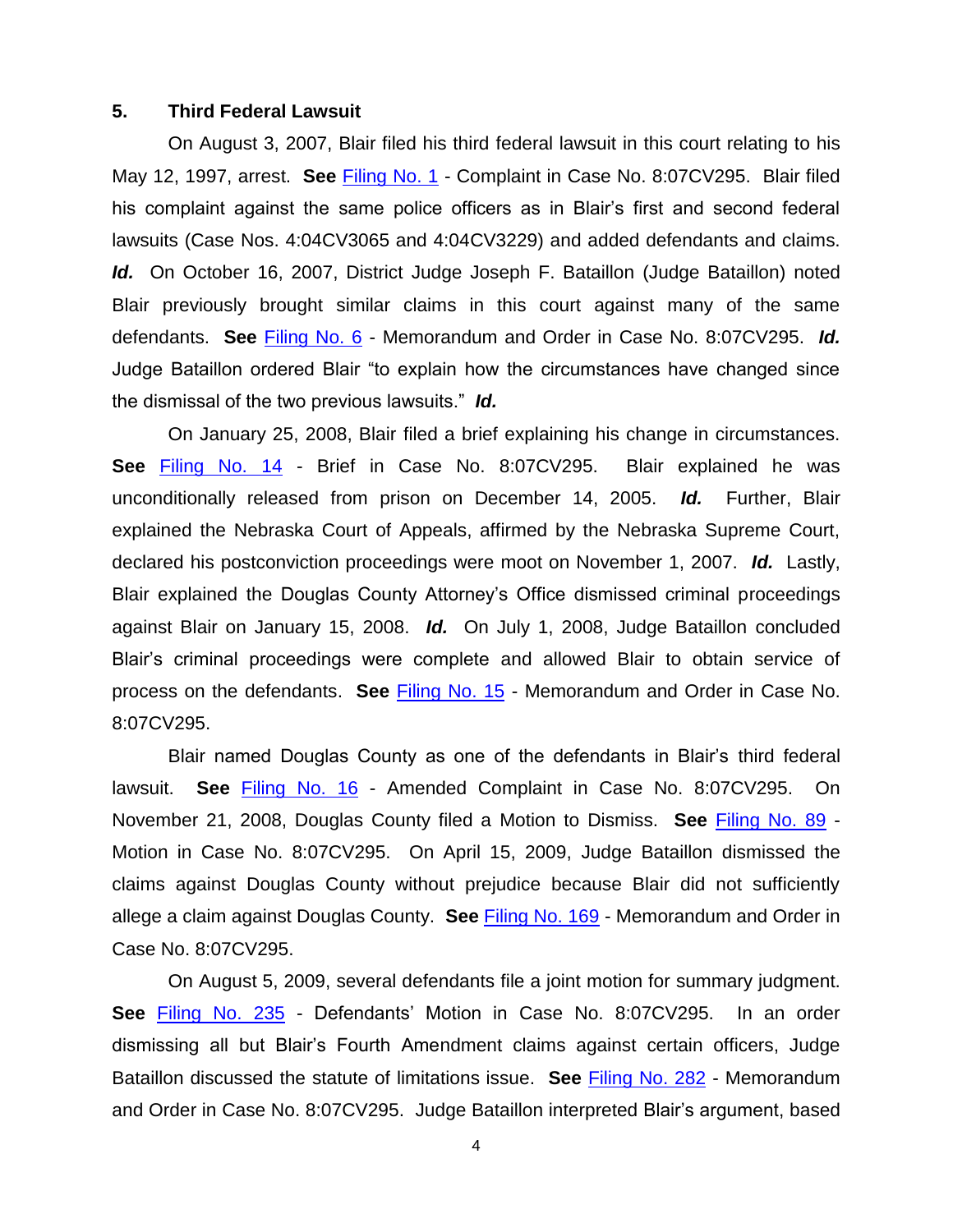on the principles of *Heck*, as an argument for equitable tolling. *Id.* at 10. Judge Bataillon noted Blair was required to file his Fourth Amendment claims by May 12, 2001. *Id.* However, Judge Bataillon determined Blair pursued his rights diligently and "the court has prevented him from resolving his claims as it has twice determined that they were barred by *Heck*." *Id.* at 11. Therefore, Judge Bataillon concluded the statute of limitations was equitably tolled with respect to Blair's Fourth Amendment claims. *Id.*

On March 14, 2011, Blair filed an Acceptance of Rule 68 Offer. **See** [Filing No.](https://ecf.ned.uscourts.gov/doc1/11312228011)  [406](https://ecf.ned.uscourts.gov/doc1/11312228011) - Acceptance in Case No. 8:07CV295. On April 4, 2011, this court dismissed Blair's action pursuant to the parties' Joint Stipulation for Dismissal. **See** Filing Nos. [416](https://ecf.ned.uscourts.gov/doc1/11312241164) - Joint Stipulation; [417](https://ecf.ned.uscourts.gov/doc1/11312241383) - Order in Case No. 8:07CV295. Subsequently, Blair appealed the Order adopting the Joint Stipulation. **See** [Filing No. 425](https://ecf.ned.uscourts.gov/doc1/11312261991) - Notice of Appeal in Case No. 8:07CV295. The United States Court of Appeals for the Eighth Circuit affirmed this court's dismissal. **See** [Filing No. 436](https://ecf.ned.uscourts.gov/doc1/11312486760) - Eighth Circuit Judgment in Case No. 8:07CV295.

#### **6. Current Federal Lawsuit**

On October 7, 2011, Blair filed the instant action, *pro se*. **See** [Filing No. 1](https://ecf.ned.uscourts.gov/doc1/11312372647) - Complaint. Blair filed his complaint against Douglas County, Donald Kleine (Kleine), Stuart Dornan (Dornan), James Jansen (Jansen), Jane and John Doe Douglas County Court Reporters (DCC Reporters), and Douglas County Court Administrators (DCC Administrators). *Id.* Blair alleges he was wrongfully convicted of kidnapping, terroristic threats, and use of a weapon to commit a felony. *Id.* Specifically, Blair alleges: 1) Douglas County officials concealed medical evidence from the defense that, if provided, would have exonerated Blair; 2) Douglas County prosecutors presented testimony at trial they knew to be false; and 3) DCC Reporters failed to provide a complete and accurate transcript of the trial proceedings and destroyed recordings of the proceedings. Id. Blair also alleges numerous Douglas County policies and practices led to his unlawful arrest, conviction, and detention. *Id.* Blair alleges the defendants' unlawful acts occurred between May 12, 1997, and January 15, 2008. *Id.* Blair seeks monetary damages in the amount of \$30,000,000.00. *Id.*

Also on October 7, 2011, Blair filed a Motion to Proceed In Forma Pauperis. **See** [Filing No. 2.](https://ecf.ned.uscourts.gov/doc1/11312372650) On November 28, 2011, District Judge Laurie Smith Camp provisionally granted Blair's motion to proceed *in forma pauperis*. **See** [Filing No. 6](https://ecf.ned.uscourts.gov/doc1/11312407153) - Order. Judge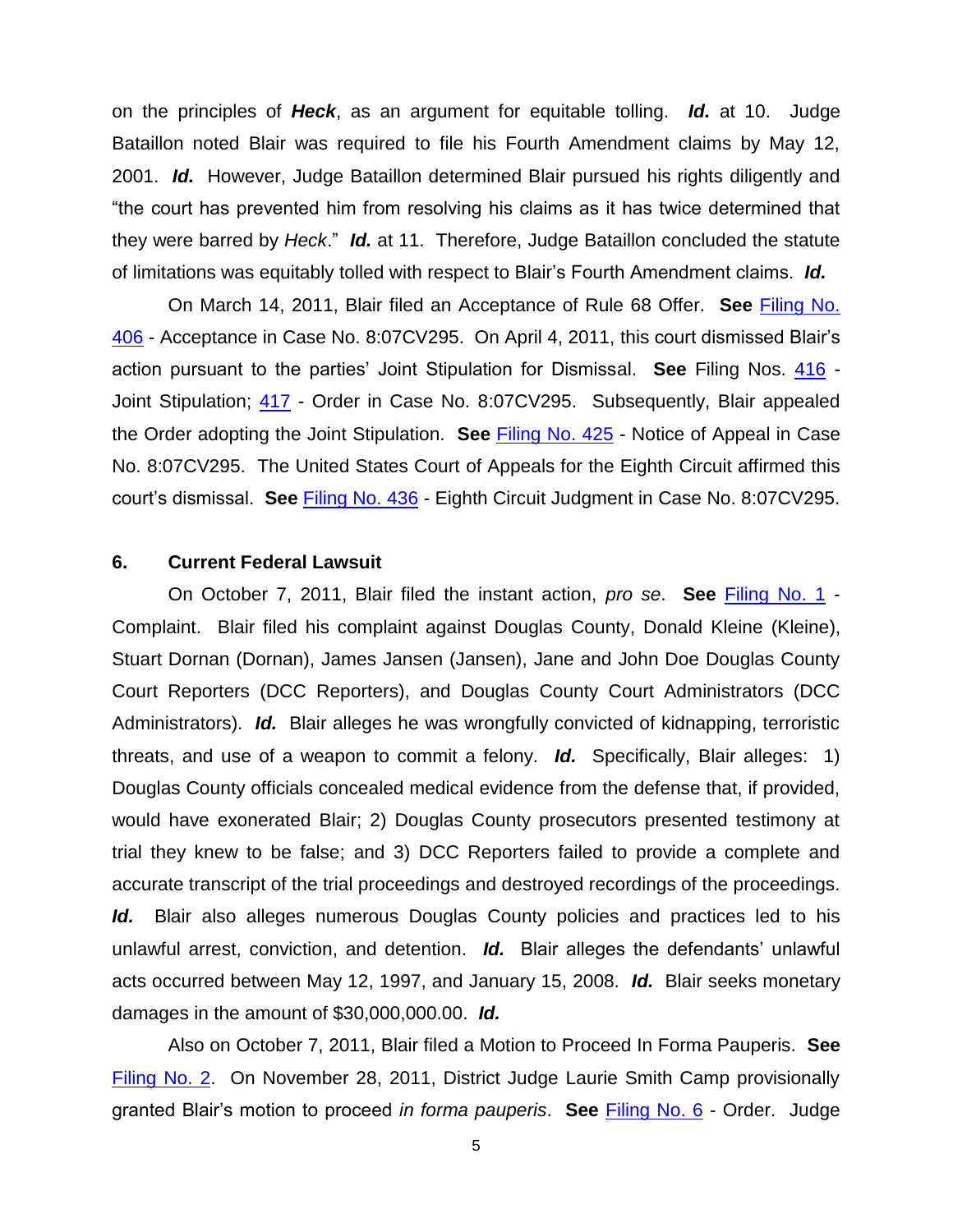Bataillon subsequently conducted an initial review of Blair's complaint pursuant to 28 U.S.C. § 1915(e)(2). **See** [Filing No. 8](https://ecf.ned.uscourts.gov/doc1/11312448221) - Memorandum and Order. Judge Bataillon dismissed Blair's claims against Kleine, Dornan, and Jansen because Blair did "not allege any specific acts committed by these individuals." *Id.* at 3. Judge Bataillon also noted, "even if Blair had alleged specific acts by Kleine, Dornan, and Jansen, as prosecutors they are likely entitled to immunity from suit." *Id.* (**citing** *Schenk v. Chavis*, 461 F.3d 1043, 1046 (8th Cir. 2006) ("Prosecutors are entitled to absolute immunity from civil liability under § 1983 when they are engaged in prosecutorial functions that are intimately associated with the judicial process.") (internal citation omitted)).

Judge Bataillon assumed DCC Reporters and DCC Administrators were sued in their official capacities as Blair did not specify the capacity in which these individuals were sued. *Id.* at 4. Therefore, Judge Bataillon construed Blair's claims against such defendants as claims against Douglas County because a "suit against a public employee in his or her official capacity is merely a suit against the public employer." *Id.* (**citing** *Johnson v. Outboard Marine Corp.*, 172 F.3d 531, 535 (8th Cir. 1999)). Judge Bataillon concluded Blair "alleged sufficient facts to 'nudge' his claims against Douglas County across the line from conceivable to plausible under the [*Jane Doe A By and Through Jane Doe B v. Special Sch. Dist. of St. Louis County*, 901 F.2d 642, 645 (8th Cir. 1990)] standard." *Id.* at 5. Judge Bataillon noted the January 26, 2012, Memorandum and Order was "only a preliminary determination based solely on the allegations of the Complaint and is not a determination of the merits of Blair's claims or potential defenses thereto." *Id.* Judge Bataillon further noted:

> Blair's Complaint is likely barred by Nebraska's four-year statute of limitations applicable to suits brought pursuant to 42 U.S.C. § 1983, as most of Blair's claims relate to conduct that occurred during his trial in 1998. However, the court is reluctant to make such a finding at this time because in Blair's Complaint Blair alleges that his "civil rights were violated from May 12, 1997, to January 15, 2008."

### *Id.* at 5 n.1.

On June 14, 2012, the remaining defendants filed a motion to dismiss. **See** [Filing No. 17.](https://ecf.ned.uscourts.gov/doc1/11302545677) Blair subsequently obtained counsel. **See** [Filing No. 19](https://ecf.ned.uscourts.gov/doc1/11312561551) - Notice of Appearance. Blair filed a brief in opposition to the defendants' motion to dismiss and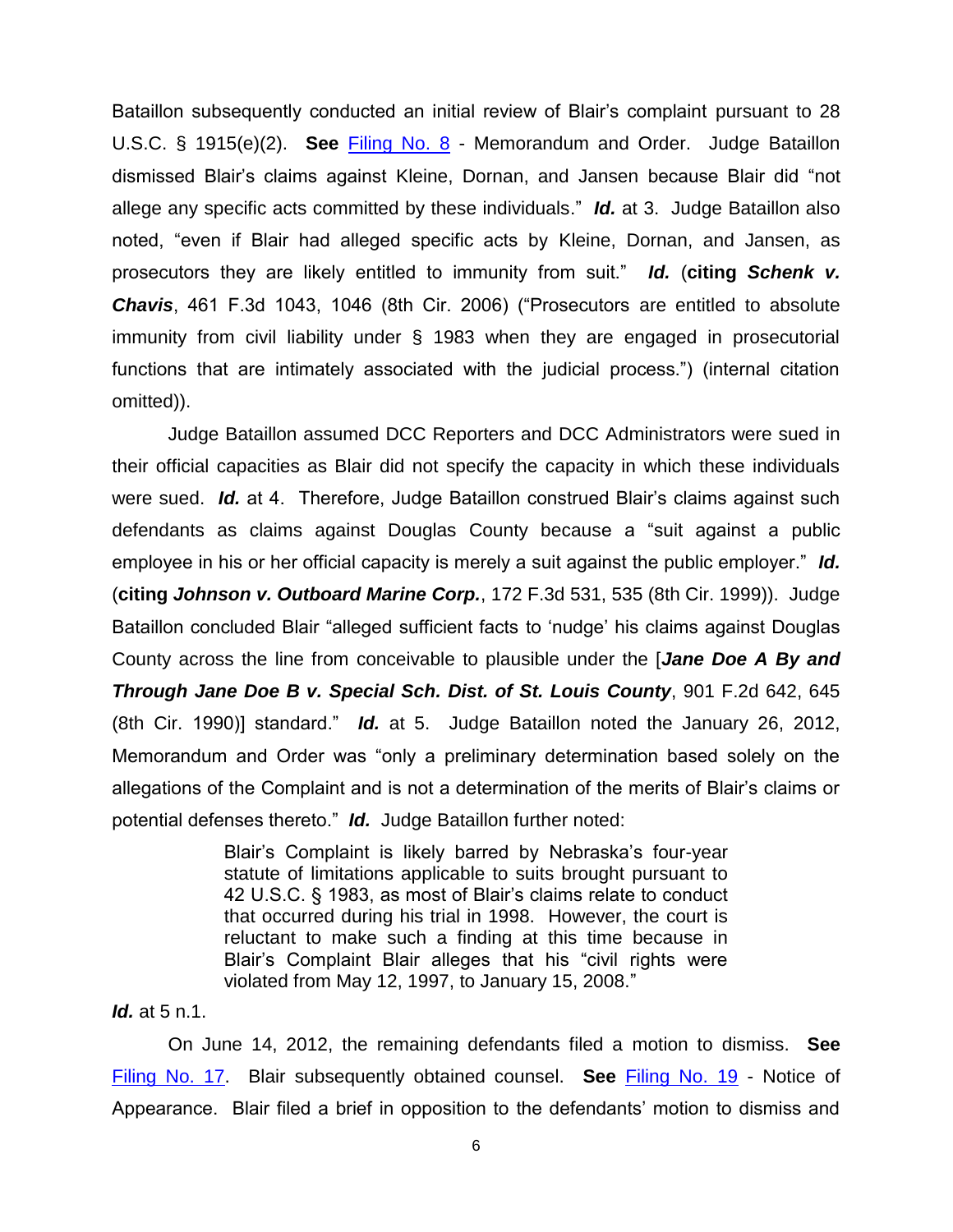requested leave to amend his complaint. **See** [Filing No. 24](https://ecf.ned.uscourts.gov/doc1/11312606384) - Blair's response p. 9. On October 16, 2012, Judge Bataillon granted Blair leave to amend the complaint and denied as moot the defendants' motion to dismiss without prejudice to refilling. **See** [Filing No. 25](https://ecf.ned.uscourts.gov/doc1/11312629600) - Memorandum and Order.

On November 20, 2012, Blair filed an Amended Complaint. **See** [Filing No. 28](https://ecf.ned.uscourts.gov/doc1/11302655738) - Amended Complaint. Blair filed his complaint against Douglas County, Kleine, Dornan, Jansen, DCC Reporters, and DCC Administrators. *Id.* Blair also named as defendants DCC Reporters Loretta Vondra (Vondra) and Mary S. McKeever (McKeever). *Id.* Blair alleges three counts against the defendants. *Id.* at 19-43. In Blair's first count, Blair alleges malicious prosecution, false imprisonment, use of fraudulent police reports, and procurement of unreliable and fabricated evidence and testimony. *Id.* at 19-20. Blair alleges the Douglas County Attorney tendered knowingly false testimony, failed to disclose exculpatory evidence, and impeded Blair's right to call witnesses. *Id.* at 20-27. Blair also alleges McKeever intentionally removed witnesses' statements in accordance with a plan to deprive Blair of a fundamentally fair trial. *Id.* at 22.

In Blair's second count, Blair alleges the defendants conspired to deprive Blair of his constitutional rights. *Id.* at 28-29. Blair alleges the defendants deliberately solicited false statements, fabricated and manufactured evidence that did not exist, and coerced witnesses to provide false evidence. *Id.* at 28.

In Blair's third count, Blair alleges the defendants committed various violations. Id. at 29-43. Blair generally alleges numerous Douglas County Attorney's Office policies and practices led to his unlawful arrest, conviction, and detention. *Id.* Blair also alleges the Douglas County Attorney's Office failed to train and supervise its deputy county attorneys which led to obvious *Brady* violations. *Id.* at 30-32. Blair alleges the Douglas County Attorney's Office failed to investigate the alleged crimes. *Id.* at 32-34. Lastly, Blair alleges various *Monell v. Dep't of Soc. Servs. of City of New York*, 436 U.S. 658 (1978) claims against Douglas County for enforcing a policy, practice, and custom of failing to investigate crimes adequately, fabricating evidence, withholding evidence, discriminating based on race, tampering with witnesses, failing to discipline and supervise county attorneys, and conspiring to obtain wrongful convictions. *Id.* at 34-43.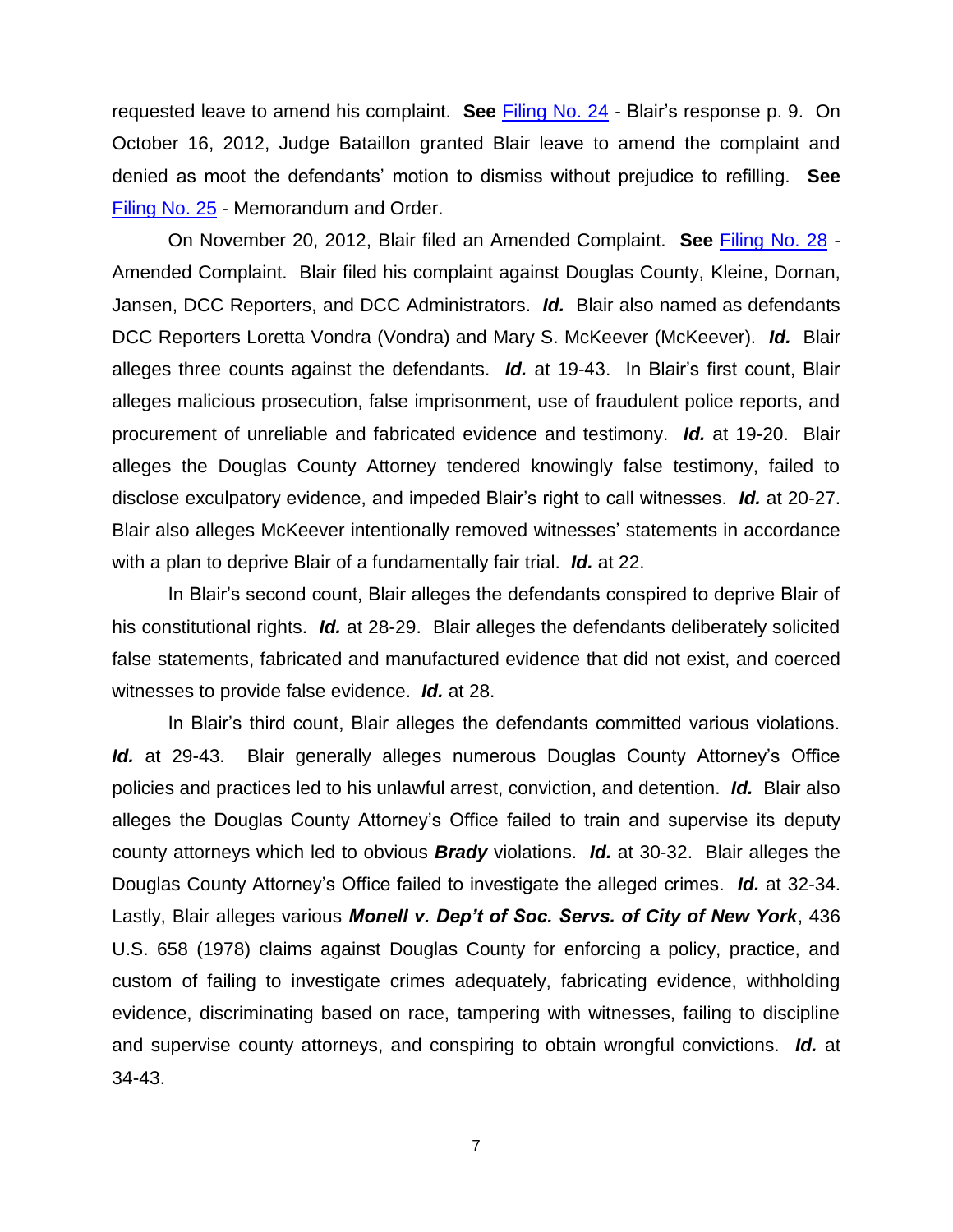On February 5, 2013, Douglas County filed the current Motion to Dismiss. **See** [Filing No. 34](https://ecf.ned.uscourts.gov/doc1/11312712088) - Motion. Douglas County moves to dismiss Blair's complaint on six grounds. *Id.* Douglas County argues: 1) the four-year statute of limitations bars Blair's claims; 2) Blair failed to state a claim upon which relief can be granted; 3) Blair failed to allege sufficient facts to show a municipal policy or custom led to Blair's injuries; 4) Blair had a full and fair opportunity to litigate the same issues; 5) Blair is not entitled to damages under 42 U.S.C. § 1983; and 6) Blair has not properly served John or Jane Doe DCC Administrators pursuant to Federal Rule of Civil Procedure 4. *Id.* Douglas County filed a brief in support of its motion, however Douglas County addressed only the statute of limitations issue while reserving arguments on the remaining grounds for future briefing. **See** [Filing No. 35](https://ecf.ned.uscourts.gov/doc1/11312712094) - Brief p. 6.

Douglas County argues the DCC Reporters are at-will employees and a "suit against a public employee in his or her official capacity is merely a suit against the public employer," therefore, Douglas County's brief addresses the claims against Douglas County and DCC Administrators. *Id.* at 1 (**citing** *Johnson*, 172 F.3d at 535). Douglas County argues the four-year statute of limitations set forth in Neb. Rev. Stat. § 25-207, which applies to personal injury actions, has expired and Blair has run out of time to file suit against Douglas County or its employees under 42 U.S.C. § 1983. *Id.* at 3. Douglas County argues the four-year statute of limitations began to run when Blair discovered or should have discovered Douglas County violated Blair's rights when officers arrested Blair on May 12, 1997. *Id.* at 4. Douglas County argues Blair should have discovered his injury at least when he was indicted, tried, convicted, and sentenced in 1998, at which time the four-year statute of limitations would begin to run. Id. Douglas County argues although Blair was imprisoned, which would entitle Blair to toll the statute of limitations, he was not legally disabled from filing his claims. *Id.* at 5. Douglas County also argues even if this court liberally construed Blair's Amended Complaint to show Blair was legally disabled from bringing his claim during imprisonment, Blair was released from prison on December 14, 2005, which is more than four years before Blair filed his complaint on October 7, 2011. *Id.*

Blair argues *Heck* and this court prevented Blair from filing his 42 U.S.C. § 1983 action against the defendants until he obtained a favorable outcome in his postconviction relief proceedings and was not under threat of a new trial. **See** [Filing No.](https://ecf.ned.uscourts.gov/doc1/11312721547)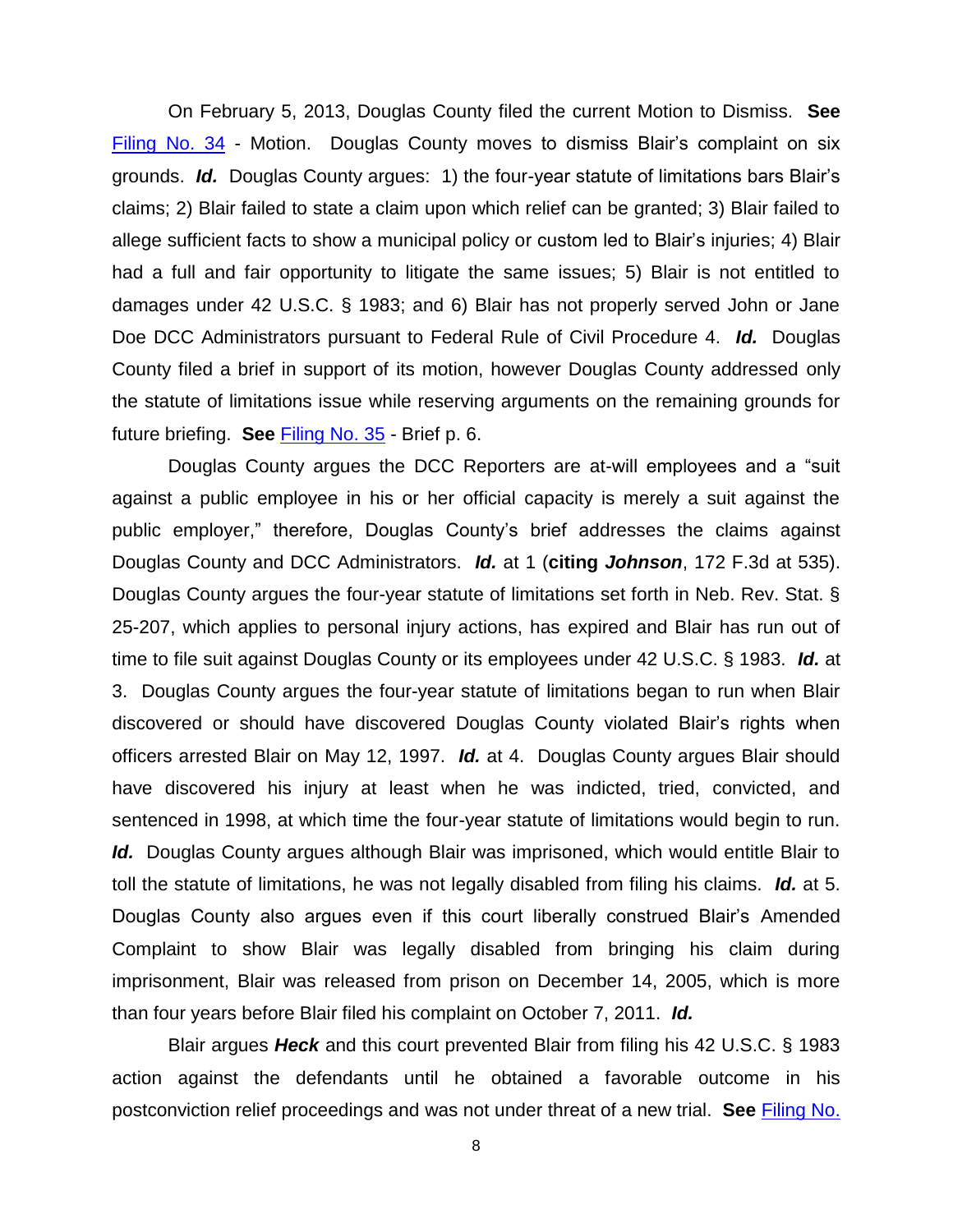[39](https://ecf.ned.uscourts.gov/doc1/11312721547) - Response p. 6-7. Blair argues his postconviction relief became final when the Douglas County Attorney's Office dismissed claims against Blair on January 15, 2008. Id. Therefore, Blair argues the statute of limitations did not begin to accrue until January 15, 2008. *Id.* at 10.

#### **ANALYSIS**

"Dismissal under Rule 12(b)(6) is appropriate if it is clear that no relief can be granted under any set of facts that could be proven consistent with the allegations." *O'Neal v. State Farm Fire & Cas. Co.*, 630 F.3d 1075, 1077 (8th Cir. 2011). "To survive a motion to dismiss, a complaint must contain sufficient factual matter, accepted as true, to 'state a claim to relief that is plausible on its face.'" *U.S. ex rel. Raynor v. Nat'l Rural Utilities Co-op. Fin., Corp.*, 690 F.3d 951, 955 (8th Cir. 2012) (*quoting Ashcroft v. Iqbal*, 556 U.S. 662, 678 (2009)). "A claim has facial plausibility when the plaintiff pleads factual content that allows the court to draw the reasonable inference that the defendant is liable for the misconduct alleged." *Iqbal*, 556 U.S. at 678. "Threadbare recitals of the elements of a cause of action, supported by mere conclusory statements, do not suffice." *Id.* In applying these standards, the court must "accept as true the factual allegations contained in the complaint and draw all reasonable inferences in favor of the nonmoving party." *Mathers v. Wright*, 636 F.3d 396, 397 (8th Cir. 2011).

The relevant statute of limitations for Blair's 42 U.S.C. § 1983 claims is Neb. Rev. Stat. § 25-207, which sets forth a four-year statute of limitation. **See** Neb. Rev. Stat. § 25-207; *Montin v. Estate of Johnson*, 636 F.3d 409, 412 (8th Cir. 2011). "[T]he accrual date of a § 1983 cause of action is a question of federal law that is not resolved by reference to state law." *Montin*, 636 F.3d at 413 (*citing Wallace v. Kato*, 549 U.S. 384, 388 (2007)).

Blair alleges he suffered ongoing violations of his rights from May 12, 1997, the date of his arrest, to January 15, 2008, the date the Douglas County Attorney dismissed charges against Blair. The events underlying Blair's claims occurred at different times, therefore, the statute of limitations commenced to run at different times. However, the court does not need to engage in an individual analysis of when the statute of limitations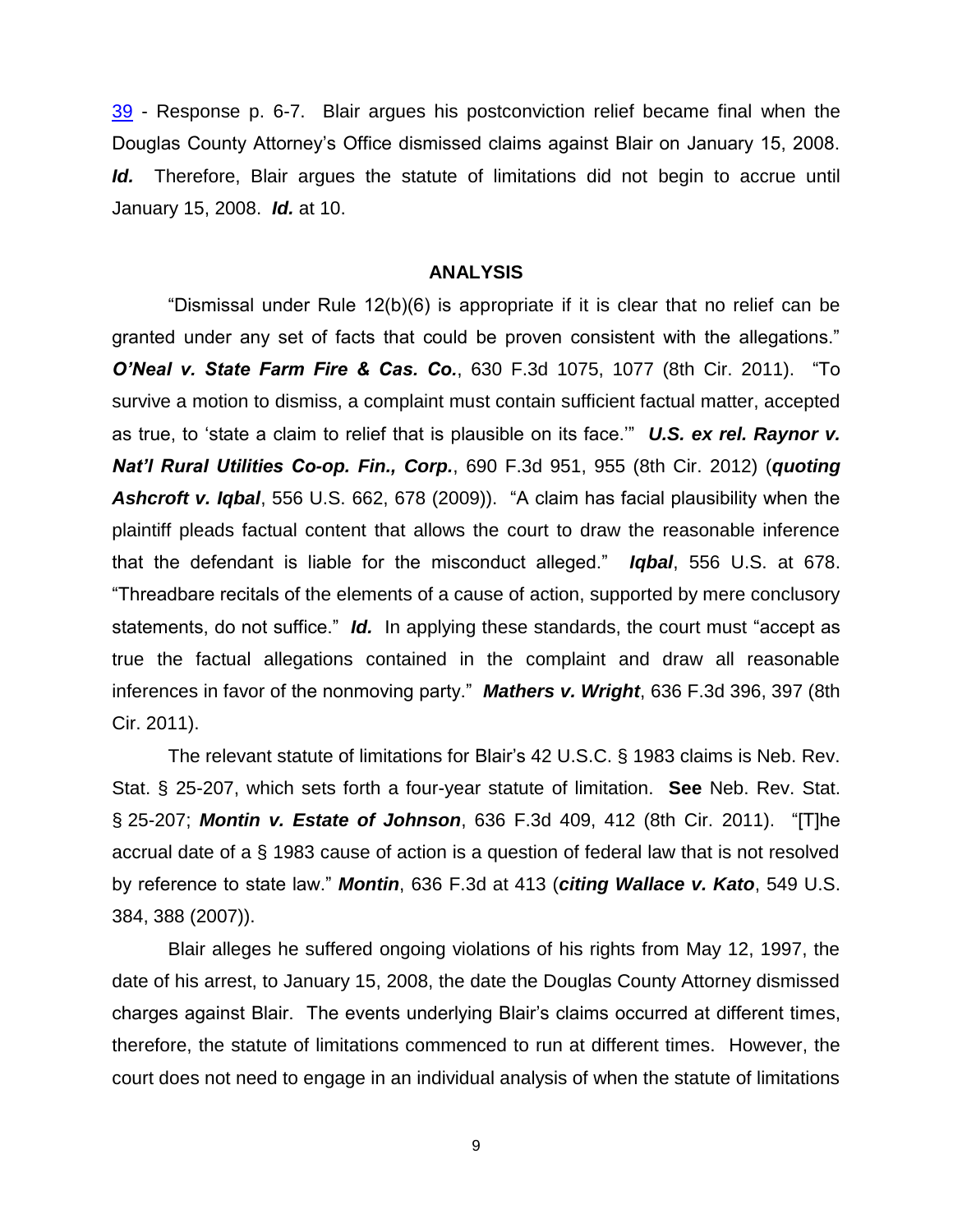commenced on each claim because the court finds the principles of *Heck* tolled the statute of limitations as explained below.

"Generally, a litigant seeking equitable tolling bears the burden of establishing two elements: (1) that he has been pursuing his rights diligently, and (2) that some extraordinary circumstances stood in his way." *Deroo v. United States*, No. 12-1632, 2013 WL 978212, at \*2 (8th Cir. Mar. 14, 2013) (**quoting** *Pace v. DiGuglielmo*, 544 U.S. 408, 418 (2005)). "Due diligence does not require repeated exercises in futility or exhaustion of every imaginable option, but it does require *reasonable* efforts." *Id.* (emphasis in original) (internal quotation omitted). In *Heck*, the Supreme Court addressed the question of whether a state prisoner may challenge the constitutionality of his conviction in a suit for damages under 42 U.S.C. § 1983. *Heck*, 512 U.S. at 486- 87. "[I]f a judgment in favor of a prisoner in a section 1983 action would necessarily imply the invalidity of his conviction, continued imprisonment, or sentence, then no claim for damages lies unless the conviction or sentence is [invalidated]." *Schafer v. Moore*, 46 F.3d 43, 45 (8th Cir. 1995) (**citing** *Heck*, 512 U.S. at 486-87).

This court dismissed without prejudice Blair's first federal lawsuit, filed April 3, 2001, because Blair's state postconviction proceedings had not yet resulted in a favorable outcome. **See** Filing Nos. 10 - Memorandum and Order; 11 - Judgment in Case No. 4:01CV3065. This court cited the principles of *Heck* as the basis for dismissal. *Id.* Blair's second federal lawsuit, filed June 25, 2004, was likewise dismissed without prejudice and he was given leave to reopen based on the *Heck* principles. **See** Filing No. 57 - Memorandum and Order in Case No. 4:04CV3229. The court stated although Blair achieved a favorable outcome in his postconviction proceedings on August 11, 2003, Blair's new trial had not yet occurred. *Id.* The court noted if Blair's second federal lawsuit proceeded and he received a favorable outcome, such outcome could undermine the validity of a possible future conviction in the Blair's new trial. *Id.* Thus, the principles of *Heck* continued to bar Blair's federal proceedings. Blair was finally able to proceed with his claims in his third federal lawsuit filed August 3, 2007. In allowing Blair to proceed, the court noted the criminal proceedings against Blair were complete. **See** [Filing No. 15](https://ecf.ned.uscourts.gov/doc1/11311482483) - Memorandum and Order in Case No. 8:07CV295.